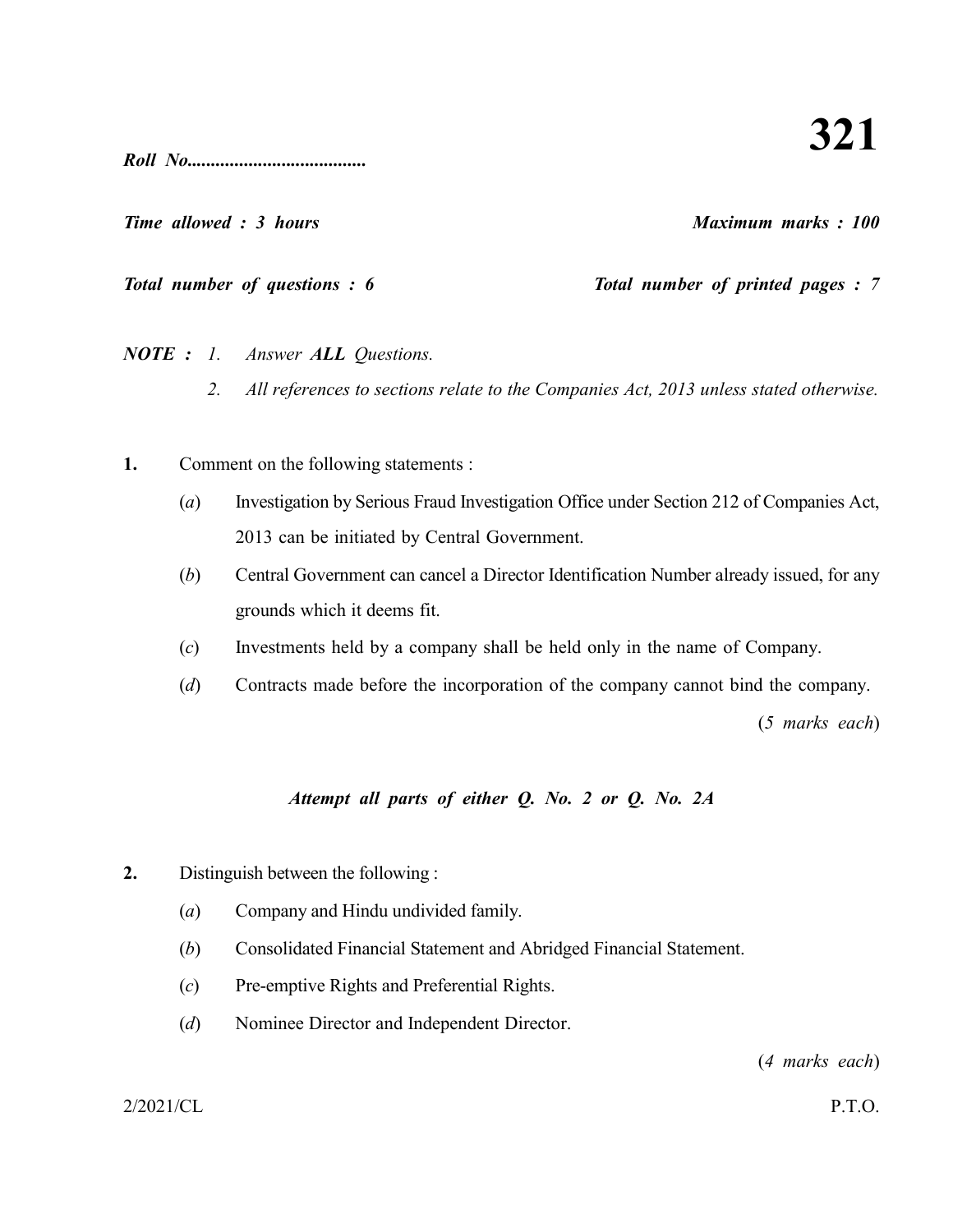#### *OR (Alternate question to Q. No. 2)*

- **2A.** (*i*) Growing Ltd., a start up company with a total member base of 170 is thinking of an alteration in the objects clause to include new businesses holding potential in present times. Directors have convened a general meeting to take shareholders' consent on this matter. In light of the relevant provisions of the Companies Act, help the directors to decide the right course of action.
	- (*ii*) A newly appointed Company Secretary of Overseas Ltd. with its headquarter in Kolkata discovered that the Company, four months ago, had created a floating charge on its assets located in Bhutan for raising a new loan and to continue its expansion of business smoothly. There was no filing of form CHG-1 and the officers believe that the charge created related to properties in Bhutan and hence no formalities were needed with ROC in India. Evaluate the stand taken and what are the options available with the Company Secretary now in this regard.
	- (*iii*) American Amalgamation is a company incorporated in USA and does not have a place of business in India. It would like to merge with an Indian company. The auditors and secretary of the Indian company are of the opinion that an Indian company cannot merge with a foreign company unless they have a place of business in India. Offer your opinion in this regard.
	- (*iv*) Rayan Music Corporation Ltd. is a company which has recently issued shares and completed allotment. Now it is in the process of issuing the share certificates. There arose a doubt as to whether the share certificate has to be signed by all directors. The company has a common seal. Advise the company on the issue of singing and affixing the seal on the share certificate to be issued.

(*4 marks each*)

2/2021/CL Contd. ........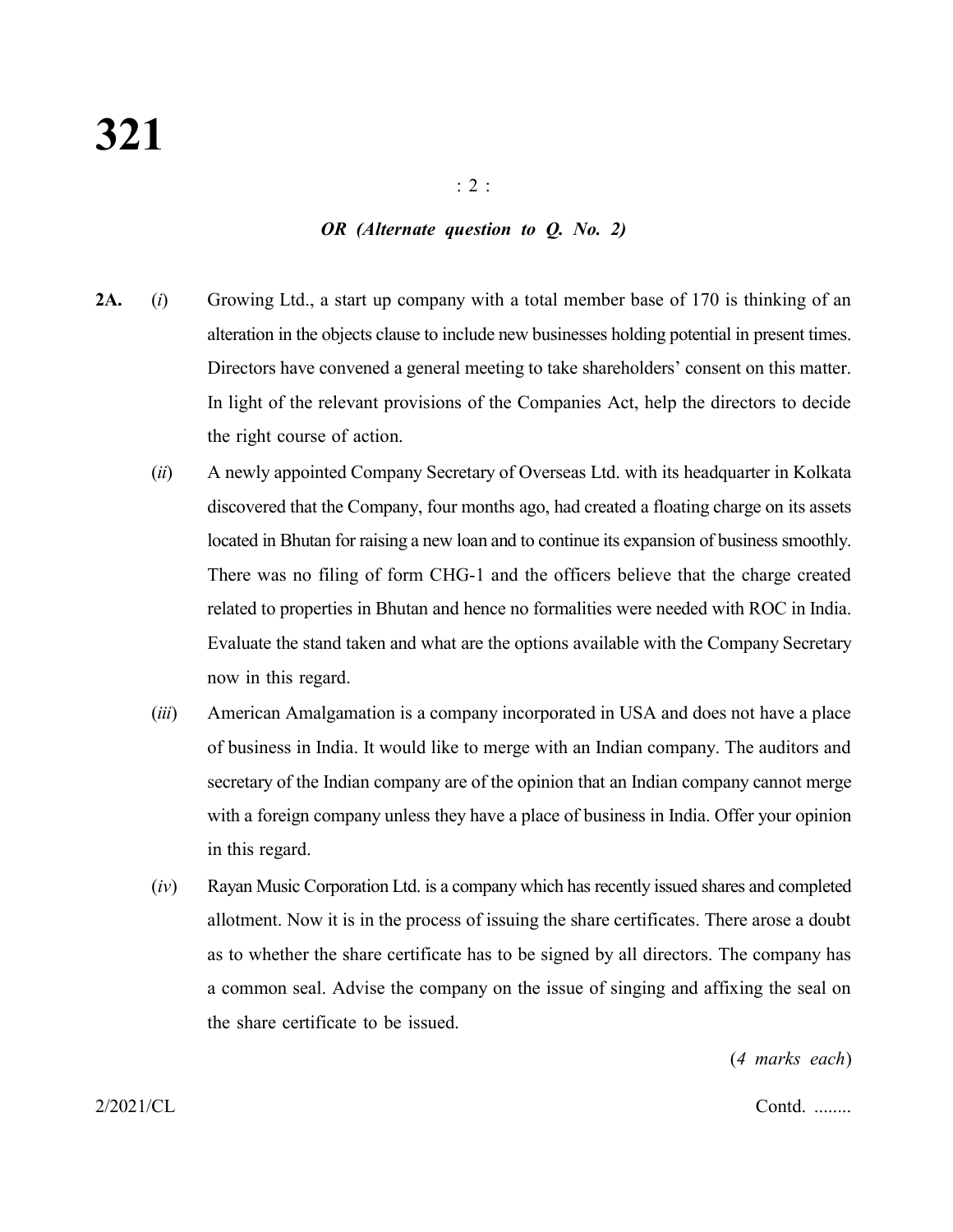#### *Attempt all parts of either Q. No. 3 or Q. No. 3A*

- **3.** (*a*) Nozama International Ltd has a consistent dividend policy in the past 5 years paying 10% dividend, and although during the current year it sustained a loss but it wanted to keep up its reputation and declared 12% dividend to its shareholders. Referring to the provisions of the Companies Act, 2013, advise the company as to how this can be done.
	- (*b*) Nazim, a director of Arabian Foods Ltd filed a complaint of oppression in the Tribunal for relief u/s 241 against the company for alleged acts of excessive expenditure in the books of accounts and disposal of assets of the company at very low prices, etc. His application was rejected by the Tribunal and hence he preferred an appeal to the High Court against such an order ? Will he succeed in this case ?
	- (*c*) Sigma Ltd is an unlisted company with a paid up capital of  $\bar{\tau}$  6 Crore and annual turnover of  $\bar{\tau}$  55 Crore. The company filed its annual return with the ROC within sixty days from the date of AGM duly signed by the Director Finance only. Is there any lapse in compliance with Section 92 of Companies Act, 2013 ? Comment.
	- (*d*) Under what circumstances can a public company pay total managerial remuneration to its directors including managing director, whole time director and manager in excess of 11% of the net profits of the company in a financial year ?

(*4 marks each*)

2/2021/CL P.T.O.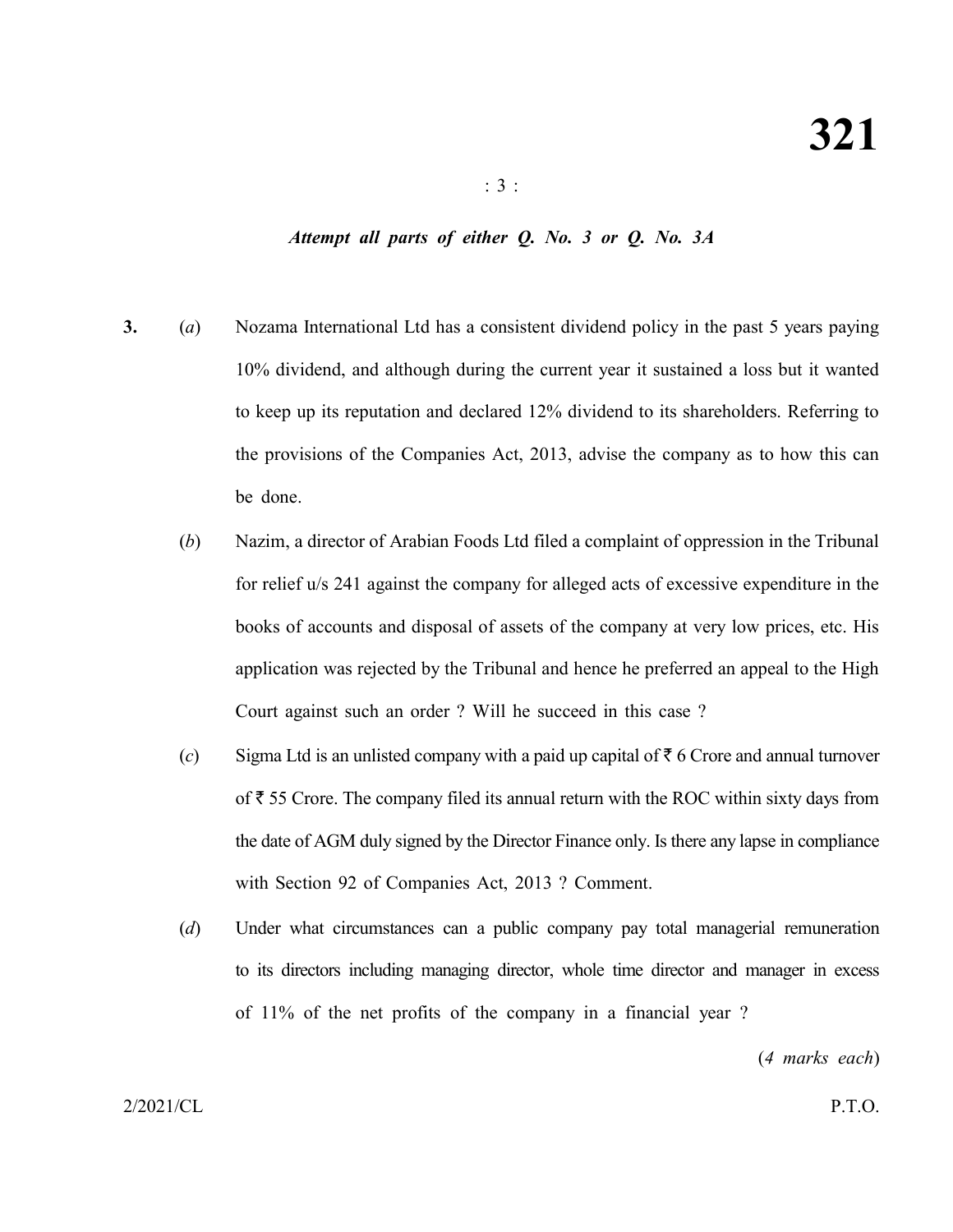: 4 :

### *OR (Alternate question to Q. No. 3)*

- **3A.** (*i*) Board of directors of Gullible Ltd has finalized their CSR policy. Where and how does the company need to disclose this policy ?
	- (*ii*) Lakshay bought the shares of Blue Ladder Ltd in the public offer relying on claims made in the prospectus which was explained in detail by the Merchant Bankers. The company was involved in a governance scam and posted losses whereby the claims of prospectus proved false and untrue. Runa the sister of Lakshay filed a suit for untrue statements in the prospectus. Decide the admissibility of a suit filed ?
	- (*iii*) Lajawab Cooperative Society is involved in processing and marketing activities of agricultural produce of its members working in the States of Orissa, Bihar and Jharkhand and is registered under Multi-State Co-operative Societies Act, 2002. Members of Lajawab Cooperative are desirous of forming themselves as a company. Is it possible ? How ?
	- (*iv*) A group of four friends who had applied and were allotted shares in joint names required the company to enter all their names in the register of members. Further, they also required the company to split the total shares held by them into four equal number and requested the Company to enter each of their names as the first name and other three names in the order they specified. The company refused to accept their request stating that the Articles of Association of the Company (AoA) does not have a specific provision for doing so, while the AoA did not provide otherwise too. Comment.

(*4 marks each*)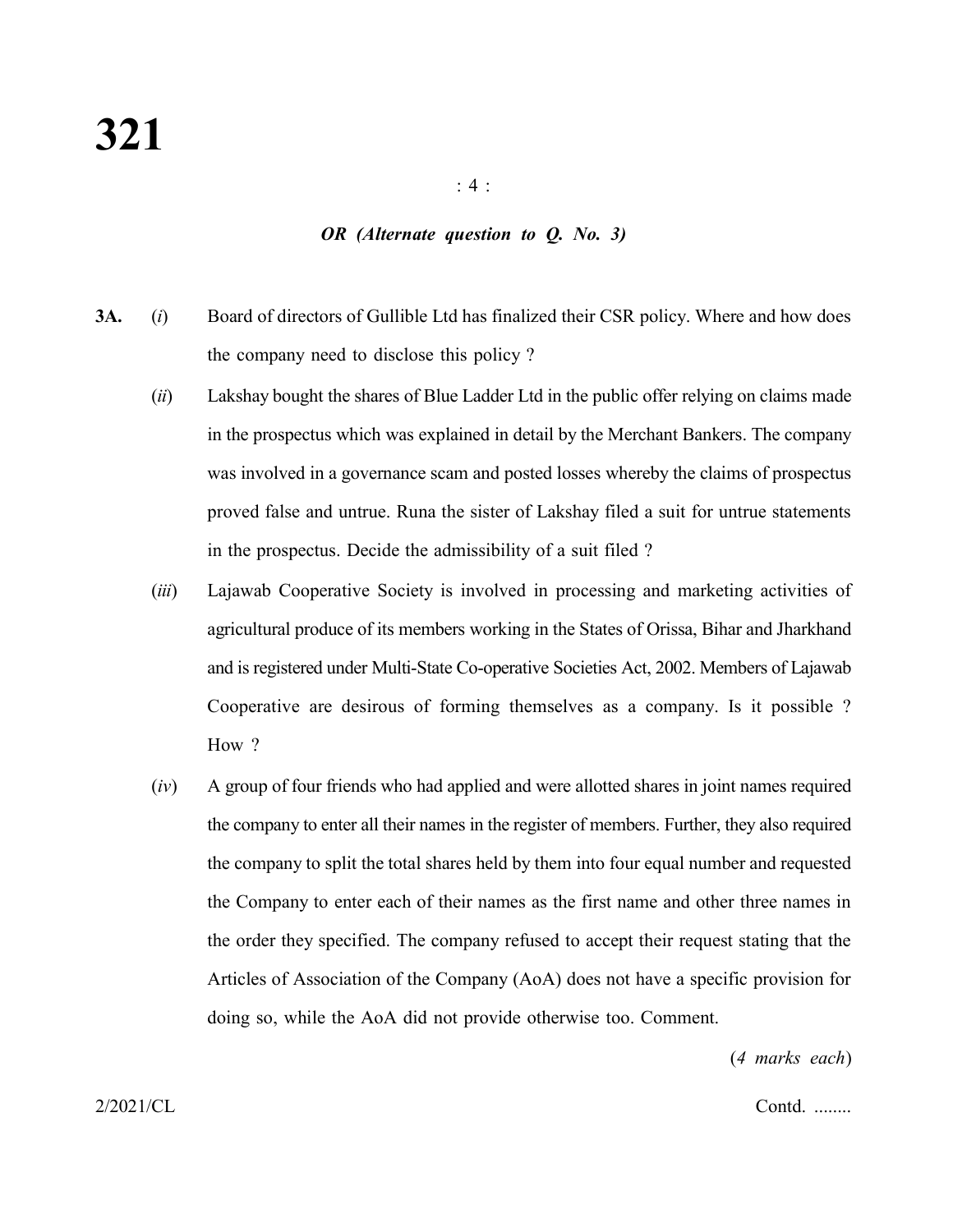- **4.** (*a*) Jas Company Private Ltd did not file its annual returns for the past several years. Hence, the Registrar of Companies (RoC) made an application to the Tribunal for winding up of the company stating that the company defaulted in filing annual returns and business of the company is conducted in fraudulent manner. But the company argued that filing of annual return for a private company is not a must and Tribunal does not have jurisdiction on the matters cited by the RoC. Whether RoC would succeed in his attempt ?
	- (*b*) A Company is desirous of calling an urgent meeting of its board in the next four days. The executive director wants to know from you the process to be followed for convening this meeting ?
	- (*c*) For the purposes of e-voting, Oriental Ltd has appointed you, a practicing Company Secretary as its scrutinizer. What will be your duties in the process of e-voting and its successful completion ?
	- (*d*) ABC Ltd is a company where 40% of share capital is held by Central Government, 40% by Uttar Pradesh Government and 10% each by LIC and ONGC. During secretarial audit it was noticed that the company has not maintained a register pertaining to particulars of directors and their shareholding. Directors argued that being a government company, provisions of Section 170 are not applicable and hence no wrong has been committed. Are the directors right ?

(*4 marks each*)

2/2021/CL P.T.O.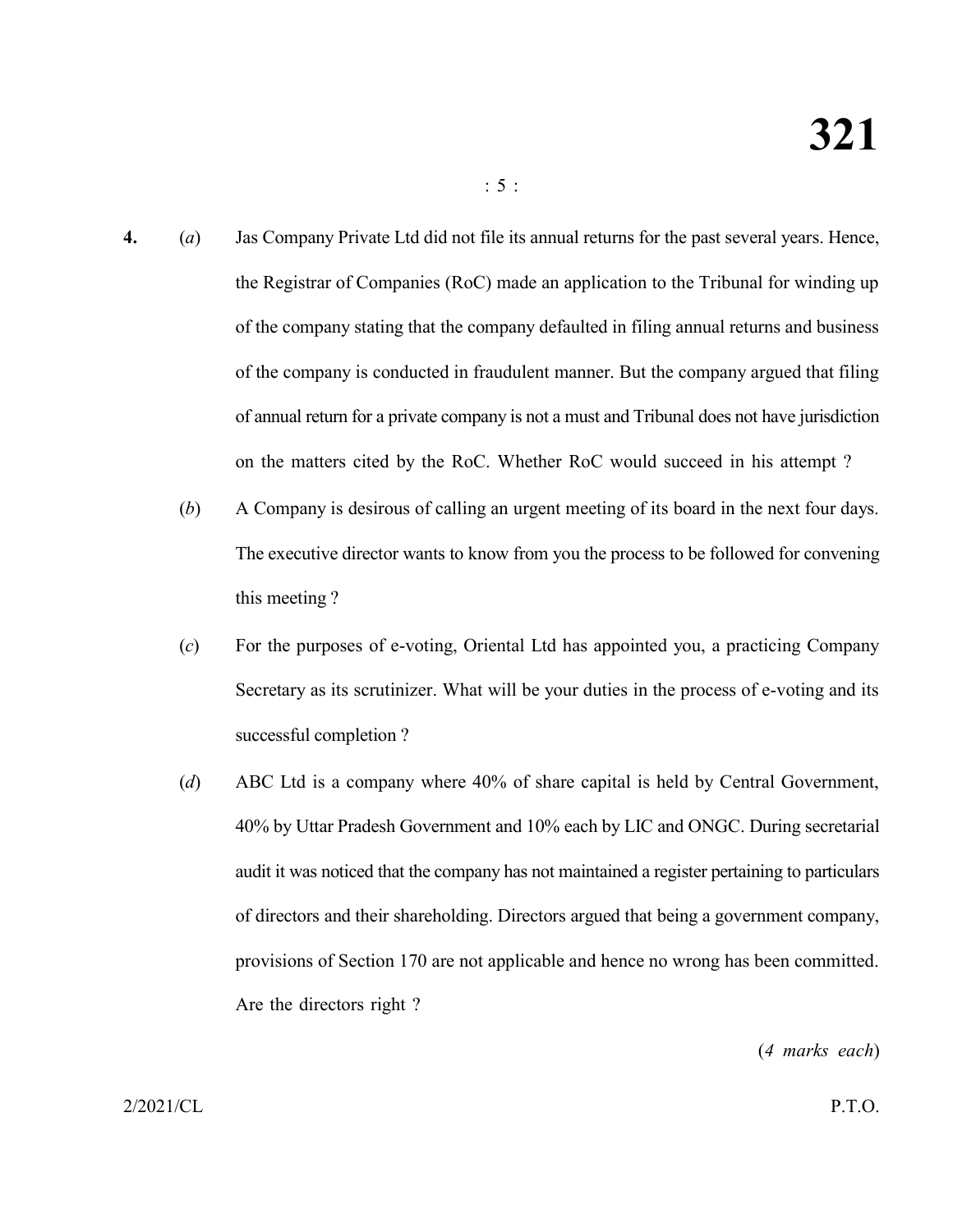# **321**

- **5.** (*a*) You are a Company Secretary in practice and your three old architect friends have approached you for setting up their Limited Liability Partnership (LLP). They seek your help in incorporating the LLP as per the provisions of Limited Liability Partnership Act, 2008 and finalizing the incorporation document. Guide them with the requirements for setting up an LLP and inclusion of important clauses to be included in the incorporation document. Make necessary assumptions needed.
	- (*b*) Mention the steps to be taken, formalities to be fulfilled, forms to be filled for incorporation of a company as per the provisions of Companies Act, 2013.

(*8 marks each*)

**6.** (*a*) Inspiration Limited is a listed company which is sitting on a pile of huge cash flows. With an understanding of the current times, the directors of the company are intending to buyback  $\bar{\tau}$  100 lakh shares (of the total paid up capital of  $\bar{\tau}$  500 lakhs) for better capitalizations and effective fund management. Directors have decided to hold the board meeting in the following week to approve the buyback process and implement the same. Evaluate the course of action to be adopted by directors.

(*4 marks*)

(*b*) Serious Ltd is a listed company with a turnover of  $\bar{\tau}$  75 crore as per last year's balance sheet. Company was facing investigation under section 210(1) wherein government issued orders requiring the company to deposit security of  $\bar{\tau}$  30,000 towards expenses of investigation. Happy, the compliance officer deposits a sum of  $\bar{\tau}$  10,000 which he feels is the appropriate amount. Is Happy right ?

(*4 marks*)